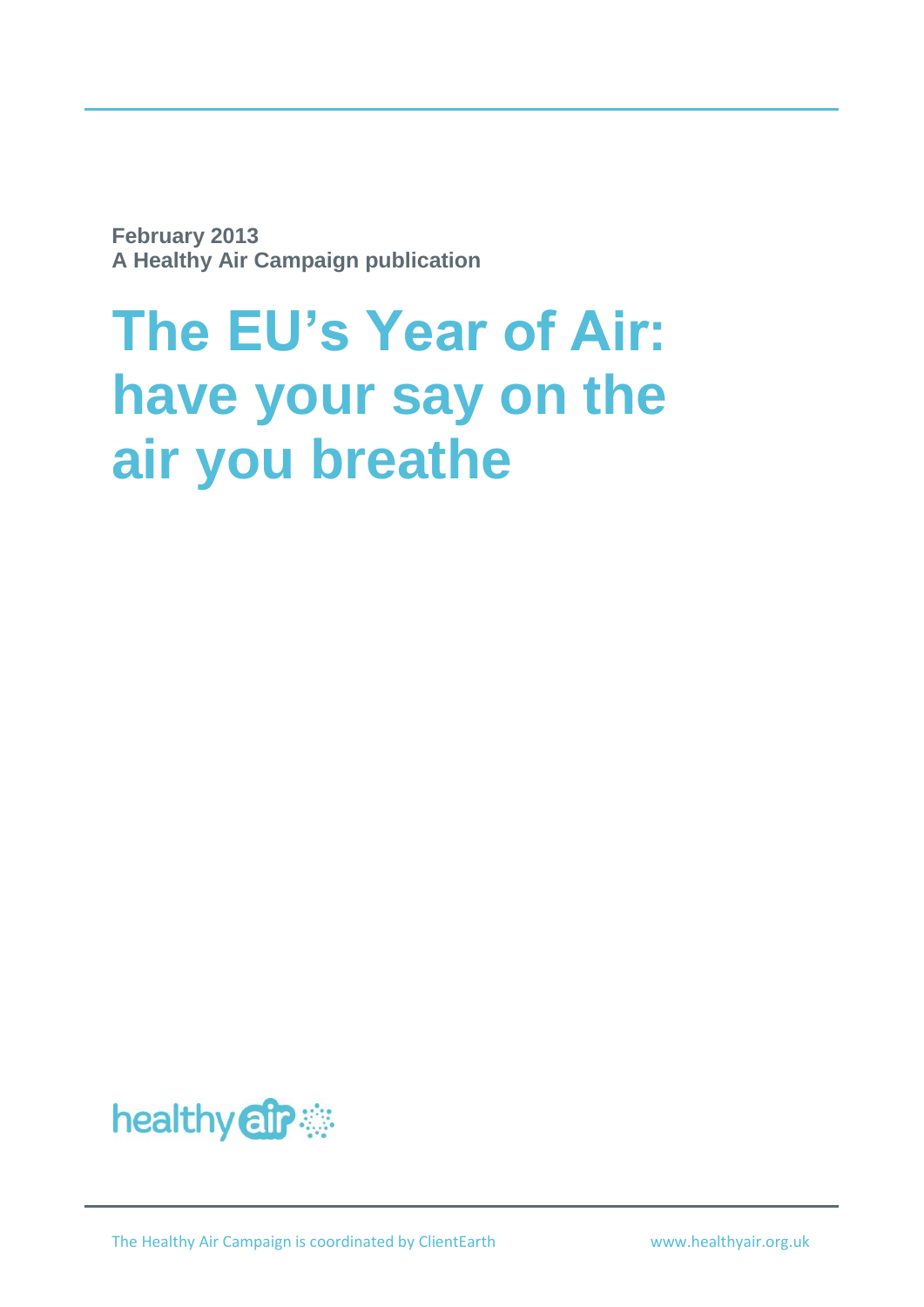## **Introduction**

The EU has named 2013 as the "Year of Air": it is reviewing European air pollution laws and policies. As part of the review process the European Commission are seeking people's views through a public consultation. This note has been produced by the Healthy Air Campaign to help people complete the consultation, which closes on **4th March 2013.**

Like most of our environmental laws, our air quality laws come from the EU. The EU sets legally binding air quality standards and limits on emissions of air pollution. These laws are informed by World Health Organisation guidelines, which are based on scientific evidence of the health impacts of pollution. So if we want clean, healthy air, we need the Year of Air to deliver a positive outcome. The Healthy Air Campaign believes that we have a right to clean air, and that the review should lead to air quality laws being strengthened, not weakened.

Unfortunately, the UK Government doesn't agree – it is calling for "flexibility" over whether to comply with legal limits, despite increasing evidence<sup>i</sup> of the impact that poor air quality has on our health, including:

- 29,000 early deaths each year in the UK alone (420,000 in the EU)
- Heart attacks, strokes and lung diseases such as bronchitis and emphysema
- Increased frequency and severity of asthma attacks
- Impaired lung development in children
- $\bullet$  Low birth weight in newborn babies<sup>ii</sup>

## **EU air pollution law**

The EU has a large number of complex laws governing air pollution, grouped under the umbrella of the 'Thematic Strategy on Air Pollution'. However, these laws basically do one of two things:

- 1. They set limits on overall *levels* of pollution in the air we breathe. These air quality limits are set to protect our health and also the natural environment. The most important piece of this type of legislation is the "Ambient Air Quality Directive".
- 2. They set limits on the *emissions* of air pollution, in order to achieve air quality limits and reduce other environmental impacts such as acid rain. Emissions legislation imposes caps on the total emissions of several pollutants from each EU member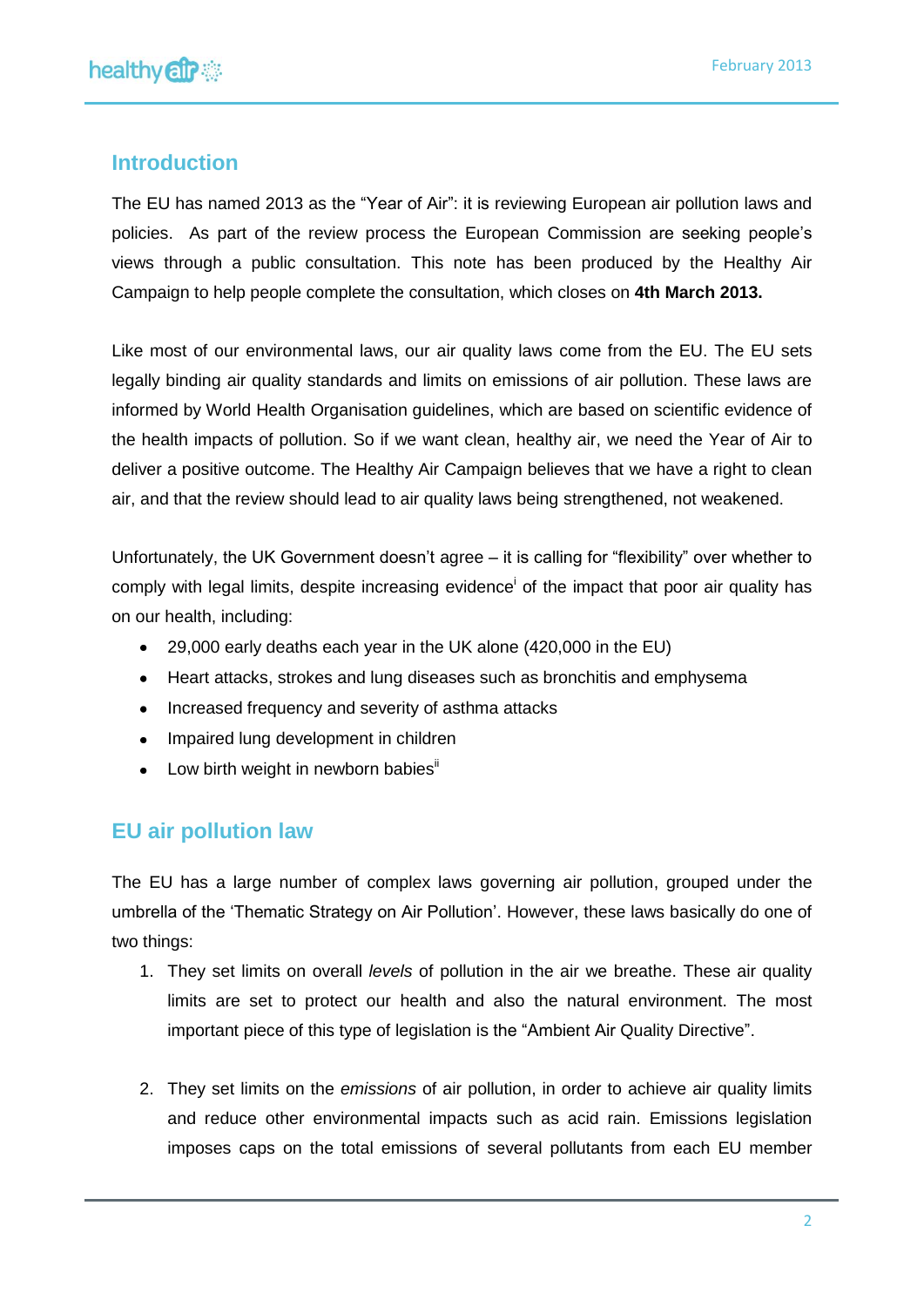state (the "National Emissions Ceilings Directive"). It also sets limits on emissions from specific sources of air pollution, such as road vehicles, shipping and industry.

The consultation questionnaire asks for your views on several different pollutants that are covered by EU air quality laws. These pollutants fall into three categories:

- *Particles.* Pollutant particles are commonly known as PM<sub>10</sub> (all particles smaller than  $\bullet$ 10 micrometers) and  $PM<sub>2.5</sub>$  (all particles smaller than 2.5 micrometers). Particles in the air are composed of a variety of solid and liquid substances. Some particles contain black carbon, which have a warming impact on the climate in addition to its harmful impacts on human health
- Gases. Pollutant gases such as nitrogen dioxide (NO<sub>2</sub>) and sulphur dioxide (SO<sub>2</sub>) are harmful to both human health and natural ecosystems
- Ozone  $(O_3)$ . Ozone is a pollutant gas, however unlike  $NO_2$  and  $SO_2$  it is not directly emitted from vehicle exhausts and industrial chimneys. Instead it is formed when other pollutant gases in the air are exposed to strong sunlight

This guide provides a walkthrough of the five sections of the consultation questionnaire. Two consultation questionnaires are available, one for members of the public and one for experts.

We have included screenshots of our completed questionnaire so you can see what the Healthy Air Campaign's position is on the various questions. However, if you don't feel you have sufficient knowledge to answer any of the questions, you can simply tick "don't know". You can view and complete the survey here:

[http://ec.europa.eu/environment/consultations/air\\_pollution\\_en.htm](http://ec.europa.eu/environment/consultations/air_pollution_en.htm)

The European Commission have also produced their own explanatory note to accompany the public consultation:

[http://ec.europa.eu/environment/consultations/pdf/air\\_pollution.pdf](http://ec.europa.eu/environment/consultations/pdf/air_pollution.pdf)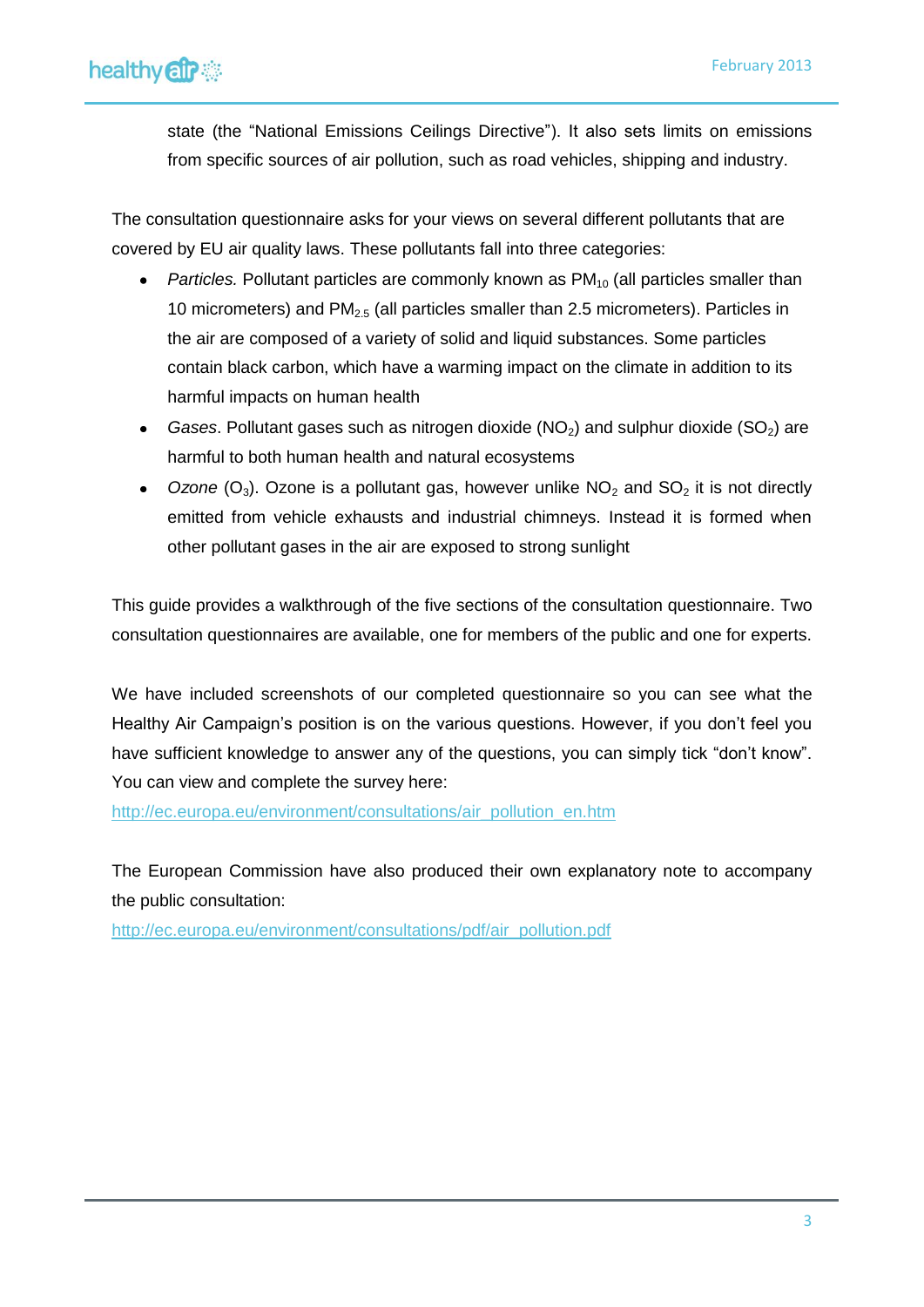## **Section 1**

This section simply asks for details about you and the organisation you represent (if any).

## **Section 2**

This is arguably the most important section. It looks at the approach the European Commission (the EU's equivalent of the civil service) should take to enforce or encourage compliance with air quality laws. At present many EU member states are not meeting their legal obligations and, in some cases, the European Commission has started enforcement action against them. Ultimately this can result in the offending member state being referred to the European Court of Justice, which has the power to issue hefty fines. In some countries, individuals or groups have gone to court to demand that Government take action.

```
1. How should the EU modify or supplement its approach to ensure compliance with current air quality legislation? (Please choose one or more responses)* (compulsory) at least 1 a
     No adjustment of the approach described above is needed.
     I Additional non-legislative options: for example by establishing partnership agreements with MS that focus Member State efforts to address non-compliance with air quality objectives
     Relaxing the obligations under Ambient Air Ouality Directive
     E Strengthening emissions controls: for example more stringent emissions ceilings or source controls that support the attainment of air quality limit values
     Don't know
```
Relaxing obligations will mean that EU member states will be under less pressure to improve air quality. Strengthening emission controls should lead to additional improvements in air quality over those required by current EU laws. There is currently little detail on what 'additional non-legislative options' would actually mean, and we would not recommend choosing this option unless more information becomes available.

If you choose 'no adjustment' you will go straight to section 3 of the survey. Choosing 'strengthening emissions controls' will lead to a further question asking if you support stricter national emissions caps ('ceilings') and/or stricter controls on sources of pollution such as industry and road vehicles. Both of these options would lead to improvements in air quality.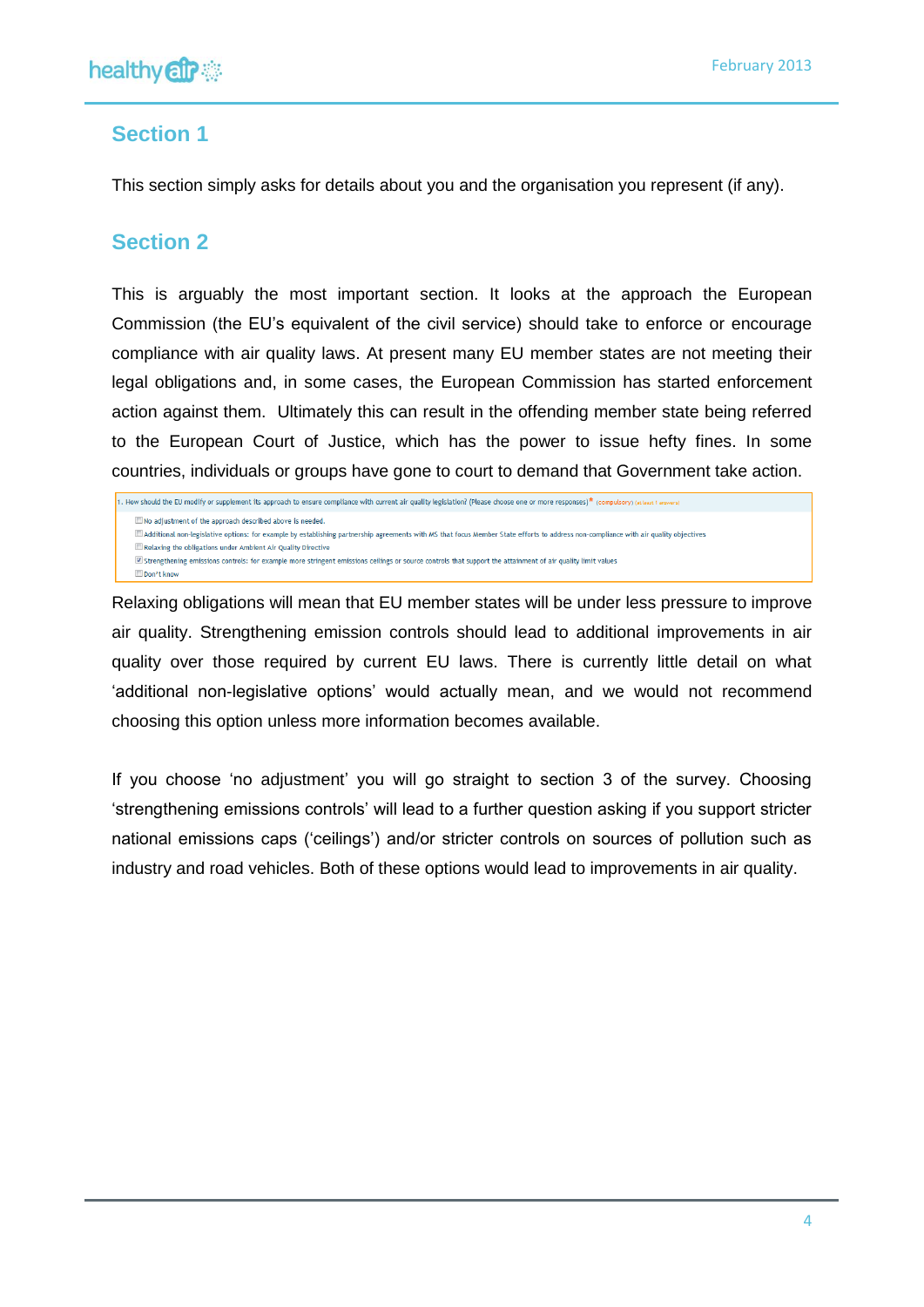

### **Section 3**

This section looks at options for further improving air quality beyond existing EU laws. Current EU air quality standards are not as stringent as those recommended by the World Health Organisation, so there is considerable opportunity for improvement. The section is split into a number of sub-sections.

#### **Sub-section 3.1**

This sub-section asks for views on how climate change and air quality policy should be linked. The main sources of air pollutants which are harmful to health, such as particulate matter and nitrogen oxides are often also major sources of carbon dioxide e.g. vehicle exhausts, power stations and industry. Combined policies which address both types of pollutants can be cheaper and more effective than addressing each area separately.

```
2. How should future EU air pollution policy interact with a new climate and energy framework for 2030? (Please choose one response)* (compulsory)
      If thould maximise the synergies between the policies, but with no new air pollutant emissions reductions except those delivered by the climate and energy policy
      <sup>1</sup> It should maximise the synergies between the policies, and set out additional measures to reduce air pollutant emissions and improvements to air quality
      © Other
      O Don't know
3. Should specific complementary action in the EU be pursued to curb emission of short-lived climate pollutants (SLCP) and their precursors, to improve both air quality impacts on health but also to boost climate
mitigation in the short term?* (compulsory)
      O Yes
      \odot No
      © Don't know
```
Some common air pollutants also have short term impacts on our climate; they are known as 'short-lived climate pollutants'. Policies designed to improve air quality can therefore help tackle climate change too, especially if they are focused delivering reductions in short lived climate pollutants such as black carbon and ozone.

#### **Sub-section 3.2**

This question asks how ambitious EU air quality policies should be in terms of improving air quality, from no change over current laws to the maximum level of air quality improvement considered to be technically feasible, based on today's technology (i.e. it does not take into account any likely improvements in technology over the next two decades). Air quality is expected to be improved by the EU's 'climate and energy framework' (the EU's plans for cutting carbon dioxide emissions) as well as laws that focus purely on air quality.

- © No change: only the level of protection delivered by current legislation
- The level delivered by the forthcoming climate and energy framework for 2030, without additional air pollutant emission reductions
- Substantial progress beyond the climate and energy framework, towards the maximum achievable pollution reduction

Higher levels of ambition are likely to mean additional costs to industries which emit air pollution directly (e.g. heavy industry) or which manufacture products which emit air pollution

<sup>4.</sup> How much additional progress should EU air pollution policy pursue in the revised Thematic Strategy? (Please choose one response)\* (compulsory)

The maximum achievable pollution reduction (MTFR)

**O** Don't know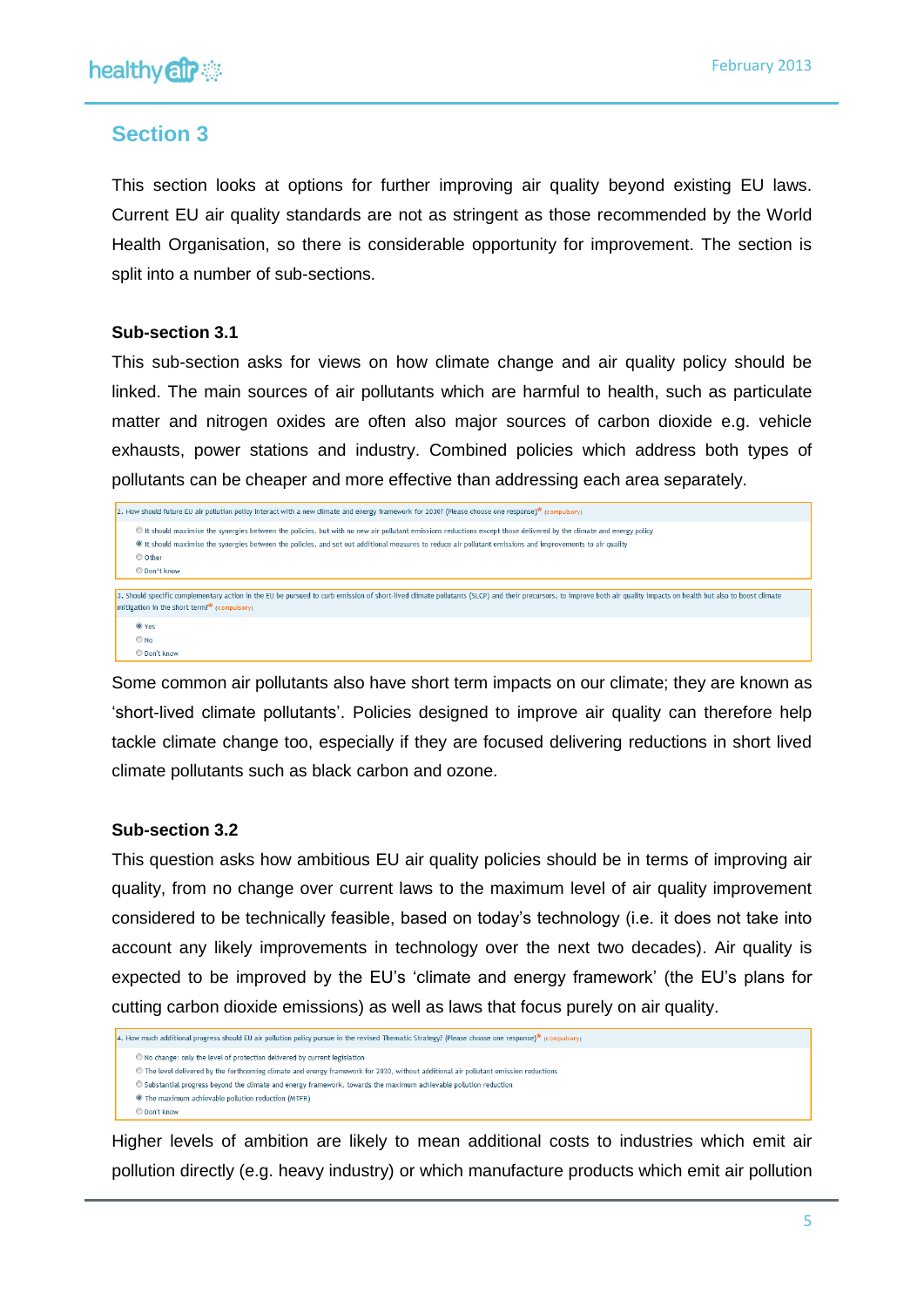(e.g. car manufactures). EU law therefore aims to balance these costs with the benefits that cleaner air brings for human health and the natural environment.

#### **Sub-section 3.3**

The final question in section 3 asks whether human health or the natural environment should be the focus for air quality policy.

```
5. How should EU air pollution policy give priority to addressing either human health or the environment? (Please choose one response)* (compulsory)
      <sup>O</sup> Equal weight to both
      Sive priority to addressing human health impacts
      © Give priority to addressing environmental impacts
      O Other
      Don't know
```
The natural environment is affected by air pollution through nitrogen deposition (via ammonia and nitrogen dioxide), acid rain (mainly formed from sulphur dioxide) and damage to crops and other plants caused by ozone. Current EU air quality laws have separate targets for ecosystem protection in addition to those primarily aimed at the protection of human health. While the Healthy Air Campaign is focused on the impacts of air pollution on human health, we also believe that our natural environment needs adequate protection.

## **Section 4**

This section asks questions on reform of the Air Quality Directive, the EU law that sets standards for the *levels* of pollution in the air we breathe. It is split into several subsections.

#### **Subsection 4.1a**

The first subsection focuses on the pollutant  $PM<sub>2.5</sub>$ , or fine particulate matter. Current scientific evidence strongly links exposure to  $PM<sub>2.5</sub>$  with negative human health impacts. Exposure to  $PM<sub>2.5</sub>$  causes an increase in premature deaths through heart attacks and strokes. The UK's committee of medical experts on the health impacts of air pollution (COMEAP) has estimated that 29,000 premature deaths occur annually in the UK due to  $PM<sub>2.5</sub>$  pollution<sup>iii</sup>.

```
6. Should the indicative limit value for PM<sub>2</sub> e of 20 µg/m<sup>3</sup> for 2020 be made mandatory? (Please choose one response)* (compulsory)
      \odot Yes
      \bigcirc No
      © Don't know
7. Should the PM<sub>2,5</sub> or other limit values in the AAQD be made more stringent to bring them closer to WHO guidance values? (Please choose one response)* (comp
      No change
      ● Yes, review the limit values and bring them closer to WHO guidance values
      Simp AAQD limit values closer to WHO guidance values only in the future, once the EU has made further emissions reductions
      O Don't know
```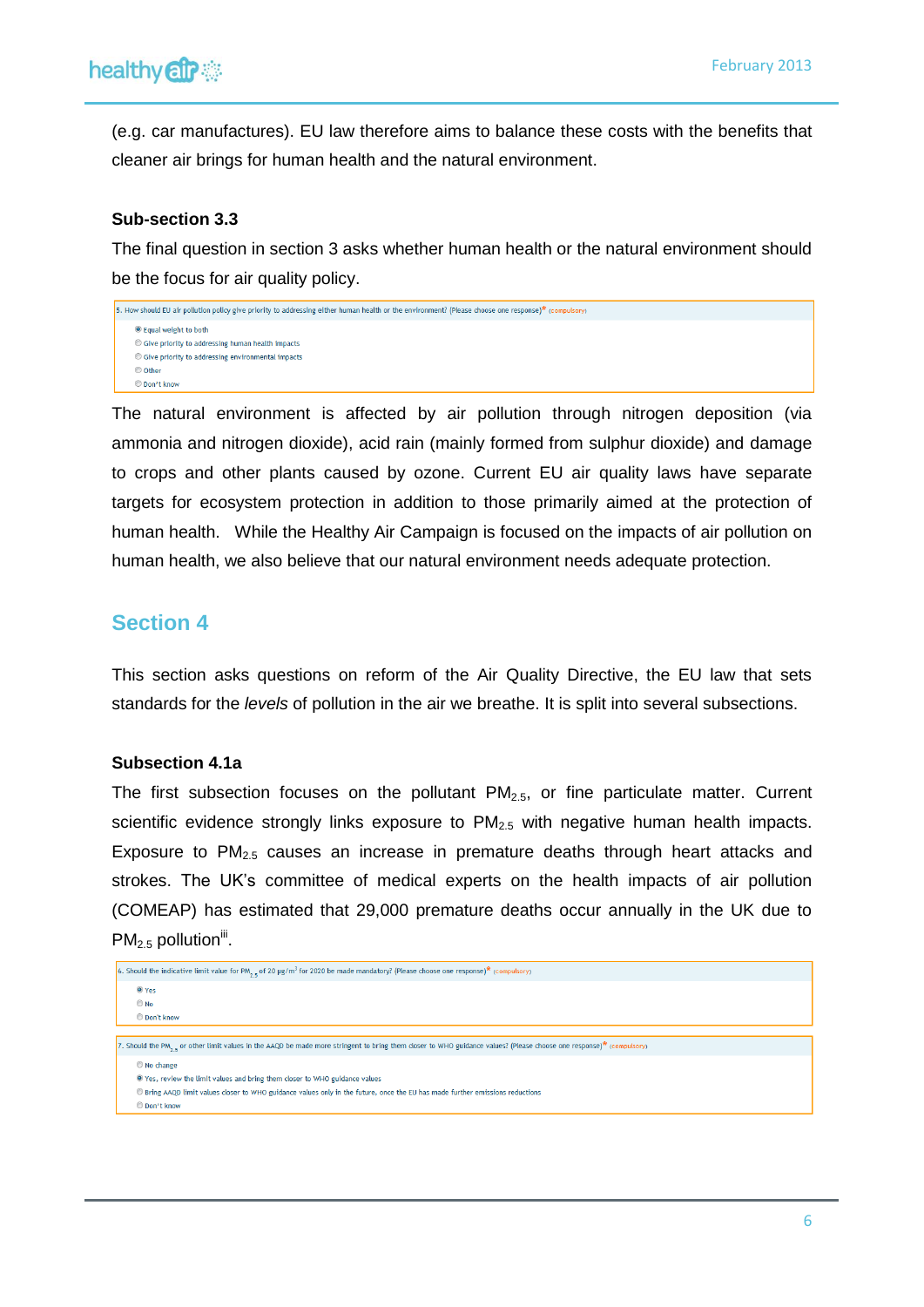Under existing EU law the concentration limit for  $PM<sub>2.5</sub>$  is not legally binding; question 6 asks if it should be made so. The current EU concentration limit for  $PM<sub>2.5</sub>$  is also two and a half times as high as the World Health Organisation's recommendations, so question 7 asks if it should be tightened.

#### **Subsection 4.1b**

This second subsection returns to the issue of black carbon, a type of short-lived climate pollutant. Black carbon is emitted as tiny particles, and therefore contributes towards (and is measured as part of)  $PM<sub>2.5</sub>$  pollution. This question asks if there should be additional concentration targets and monitoring requirements solely for black carbon, as well as those for  $PM_{2.5}$ .

```
8. Should monitoring and regulation be introduced for black carbon/elemental carbon? (Please choose one response)* (compulsory)
      ● Yes, introduce monitoring requirement
      <sup>O</sup> Yes, introduce non-binding target value (along with a monitoring requirement)
      O Yes, introduce binding limit value (along with a monitoring requirement)
      <sup>•</sup> No</sup>
      © Don't know
```
The climate impact of black carbon is linked to the total quantity emitted by EU member states, rather than the concentration in the air in any particular location. Controls on black carbon emissions may therefore be more effective than legally binding concentration targets.

#### **Subsection 4.2**

In the UK the national (Westminster) Government and the Devolved Administrations are responsible for meeting EU air quality laws. However, in many other European countries regional or local governments are the responsible parties. Question 9 asks whether air quality improvement plans submitted to the European Commission should be developed at national level (as they are in the UK) or at local level.



Air pollution also travels between the member states of the EU; this is known as 'transboundary pollution'. This issue is explored in question 10, however there is currently no detail on what cooperation between member states would actually mean. Also, while measures should be put in place to address transboundary pollution there is a danger that pollution from other countries can be used as an excuse for why air quality targets are not met.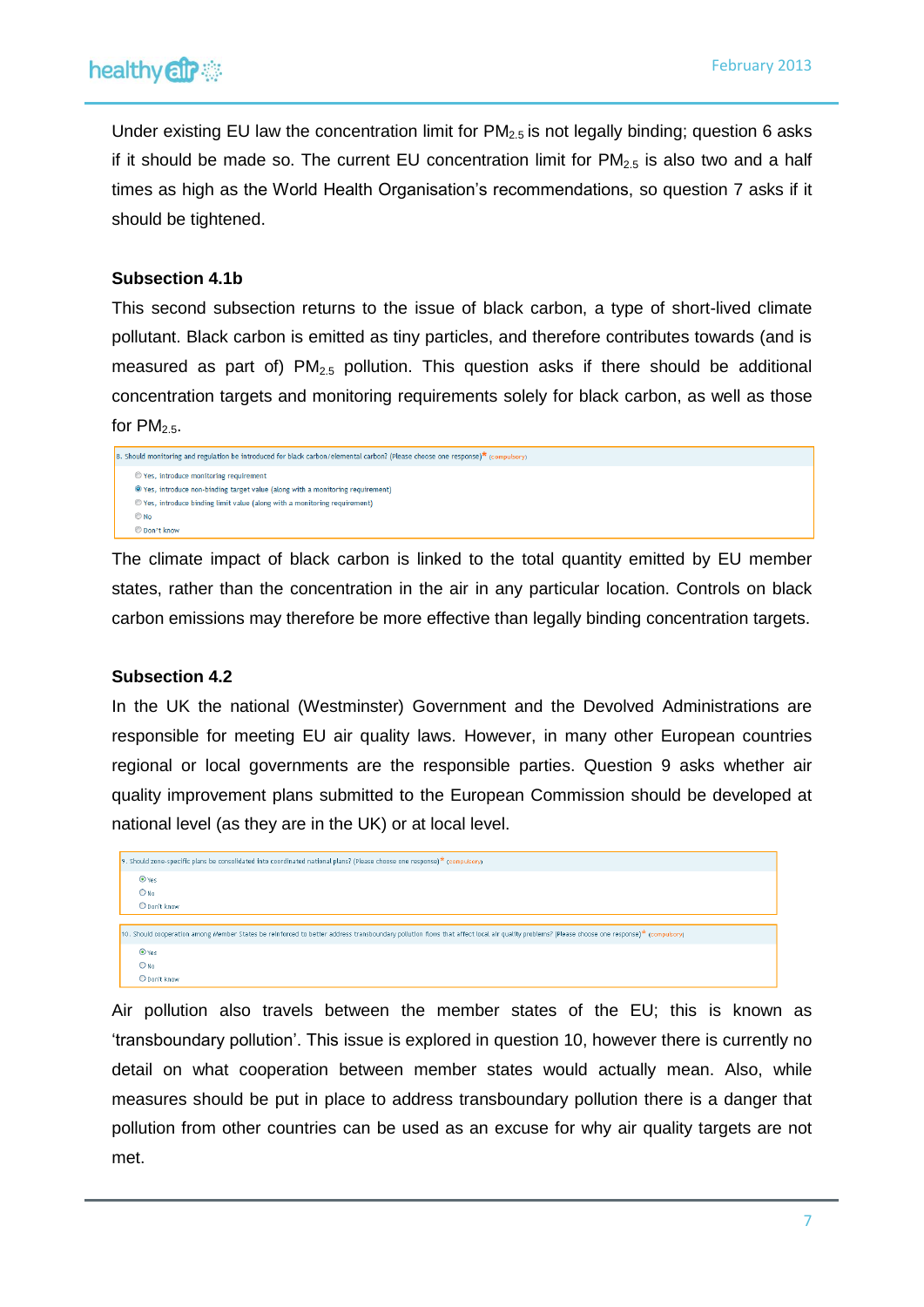## **Section 5**

The final section asks questions about reform of the National Emission Ceilings Directive, the EU law that sets targets for the total *emissions* of several air pollutants by EU member states. In 2011 the EU committed to new emission ceilings through a revision of the 'Gothenburg Protocol' - an International Treaty that covers the EU and many other northern hemisphere countries including Russia, the US and Canada. The National Emission Ceilings Directive must at a minimum fulfil the EU's obligations under this Treaty, but because it only needs to be agreed by a majority of EU member states, it is expected that it will be significantly more ambitious.

#### **Subsection 5.1**

This question returns to the issue of black carbon, asking if an emissions ceiling should be set for this pollutant. Black carbon ceilings would aim to reduce emissions and their warming impact on the climate.

| 11. Should national emission ceilings be adopted for black carbon/elemental carbon? (Please choose one response) (optional) |
|-----------------------------------------------------------------------------------------------------------------------------|
| O Yes                                                                                                                       |
| $\bigcirc$ No                                                                                                               |
| Don't know                                                                                                                  |

#### **Subsection 5.3**

This final question asks whether national level plans for emissions reduction should be required to take into account the need to improve levels of local air quality. At present, for example, a national government could concentrate its efforts to reduce emissions on power stations and heavy industry, but if the majority of urban air quality issues were caused by traffic pollution this would have a limited impact on air quality levels. Greater coordination could mean that emissions reduction is better targeted at the sectors that cause local air quality problems.